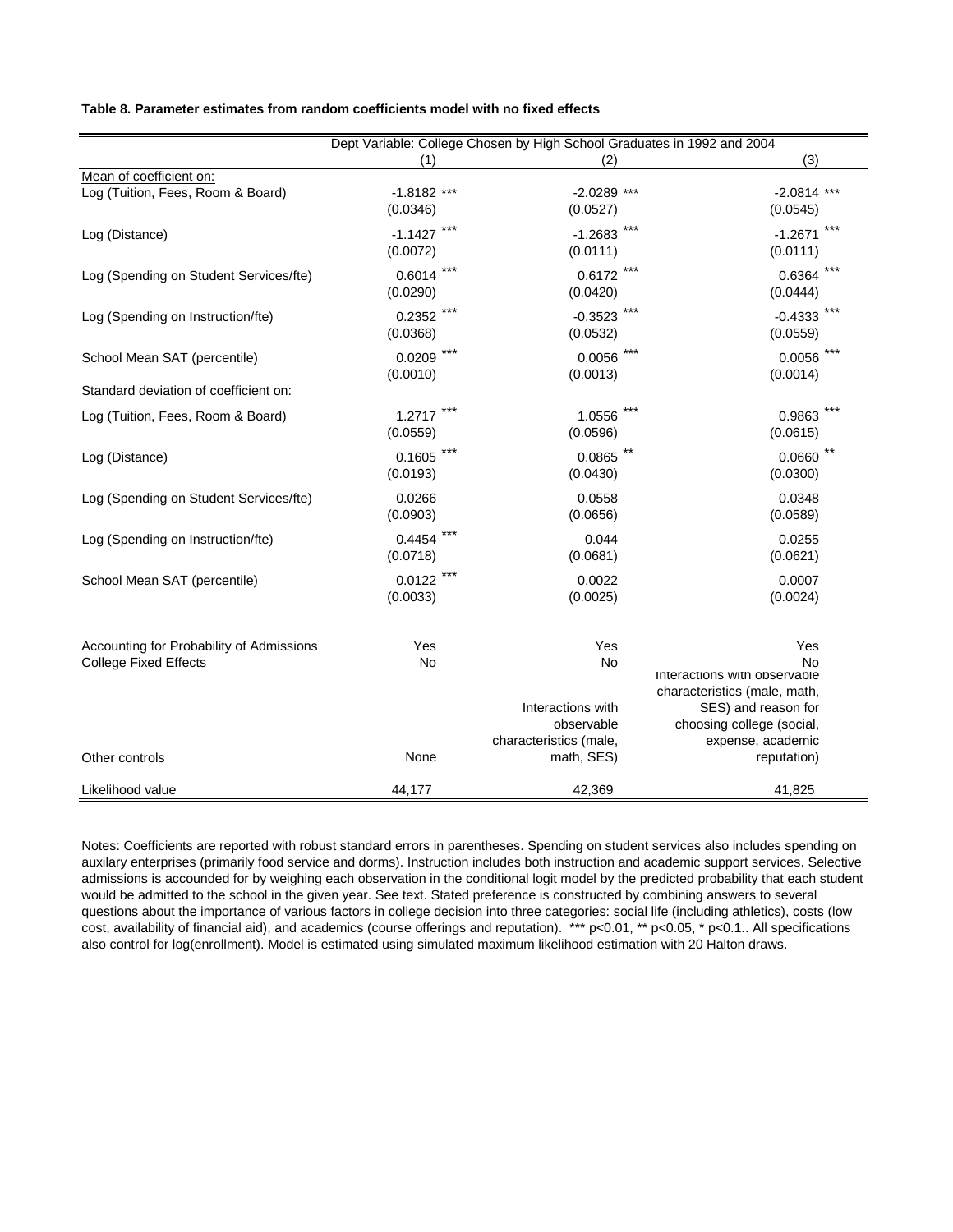|                                                |                        |                        |                        |                                             |                        | Dependent variable: Ratio of Student Services to Instructional Spending |                        |
|------------------------------------------------|------------------------|------------------------|------------------------|---------------------------------------------|------------------------|-------------------------------------------------------------------------|------------------------|
|                                                |                        |                        |                        | Choice model includes college fixed effects |                        |                                                                         | No fixed<br>effects    |
|                                                | (1)                    | (2)                    | (3)                    | (4)                                         | (5)                    | (6)                                                                     | (7)                    |
| Elasticity w.r.t. spending on                  |                        |                        |                        |                                             |                        |                                                                         |                        |
| Student services (standardized)                | $0.112***$<br>(0.008)  | $0.080***$<br>(0.008)  | $0.087***$<br>(0.008)  | $0.083***$<br>(0.008)                       | $0.084***$<br>(0.008)  | $0.092***$<br>(0.010)                                                   | $0.106***$<br>(0.014)  |
| Instruction (standardized)                     | $-0.091***$<br>(0.008) | $-0.088***$<br>(0.008) | $-0.053***$<br>(0.012) | $-0.043***$<br>(0.012)                      | $-0.042***$<br>(0.013) | $-0.055***$<br>(0.014)                                                  | $-0.097***$<br>(0.018) |
| Public institution                             |                        | $-0.207***$<br>(0.015) | $-0.215***$<br>(0.015) | $-0.145***$<br>(0.020)                      | $-0.146***$<br>(0.021) | $-0.144***$<br>(0.022)                                                  | $-0.135***$<br>(0.022) |
| Mean SAT of college                            |                        |                        | $-0.003***$<br>(0.001) | $-0.002***$<br>(0.001)                      | $-0.002***$<br>(0.001) | $-0.002**$<br>(0.001)                                                   | $-0.001*$<br>(0.001)   |
| Log(Enrollment)                                |                        |                        |                        | $-0.055***$<br>(0.010)                      | $-0.055***$<br>(0.010) | $-0.048***$<br>(0.011)                                                  | $-0.044***$<br>(0.011) |
| Log(Student services + instructional spending) |                        |                        |                        |                                             | $-0.005$<br>(0.024)    | $-0.005$<br>(0.026)                                                     | 0.019<br>(0.026)       |
| Constant                                       | $0.612***$<br>(0.008)  | $0.693***$<br>(0.009)  | $0.854***$<br>(0.043)  | $1.147***$<br>(0.069)                       | 1.196***<br>(0.231)    | $1.137***$<br>(0.250)                                                   | $0.856***$<br>(0.255)  |
| Observations<br>R-squared                      | 1,151<br>0.157         | 1,151<br>0.275         | 1,151<br>0.284         | 1,151<br>0.302                              | 1,151<br>0.302         | 1,151<br>0.346                                                          | 1,151<br>0.326         |
| <b>State FE</b>                                | No                     | No                     | No                     | No                                          | No                     | Yes                                                                     | Yes                    |

#### **Table 9: Relationship between Demand Elasticity and Spending Priorities in 2007**

Notes: Enrollment elasticities are estimated for each college using estimates form model in Table 6 (specifications 3 and 4) which includes interactions between college characteristics and student characteristics (male, math score, and SES), and adjustments for admissions selectivity and net price. Enrollment elasticities are normalized to have a mean of zero and standard deviation of one.